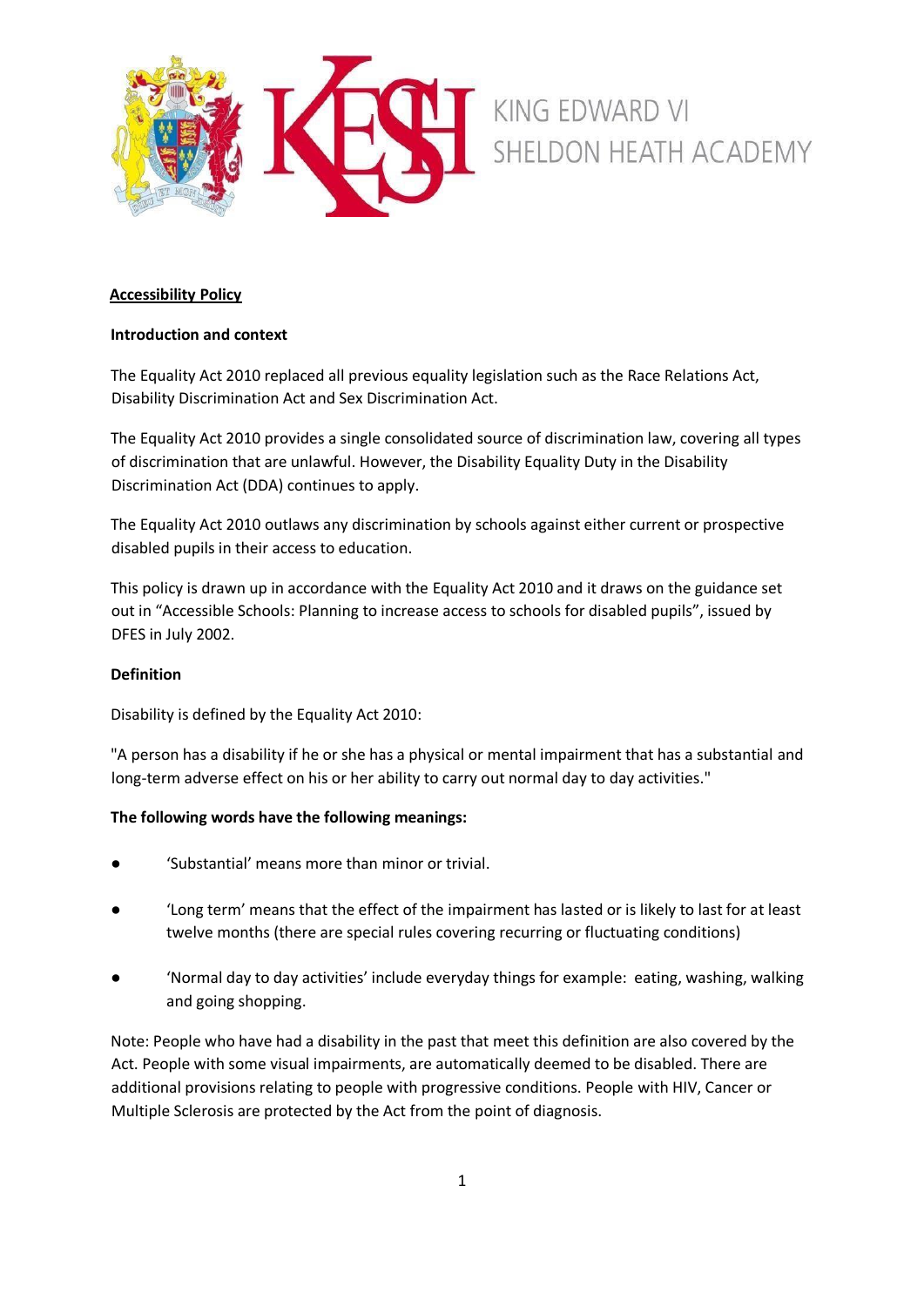

# **It is unlawful for a school or other education provider to treat a disabled student unfavourably. Such treatment could amount to:**

## **Direct discrimination**

An education provider must not treat a disabled student less favourably simply because of their disability. For instance, they can't refuse admission to disabled applicants because they are disabled.

## **Indirect discrimination**

An education provider must not do something for all students which would have a negative effect on disabled students, unless they have a genuine reason. For example, only providing course application forms in one format, which may not be accessible for disabled people.

## **Discrimination arising from a disability**

An education provider must not discriminate against a student because of something that is a consequence of their disability. For example, they can't stop a disabled pupil going outside at break time because it takes them too long to get there.

## ● **Harassment**

Education providers must not harass students because of their disability. For example, a teacher must not reprimand a pupil for being late to lesson because the time allowed to move across the campus was not appropriate for the disabled pupil.

## **Aims**

KESH Academy aims to include all pupils, including those with disabilities, in all aspects of school life.

## **Areas of emphasis:**

- Not to treat disabled students less favourably for a reason related to their disability.
- To make **reasonable adjustments** for disabled students, so that they are not at a substantial disadvantage.
- To continue to **increase access** to education for disabled students.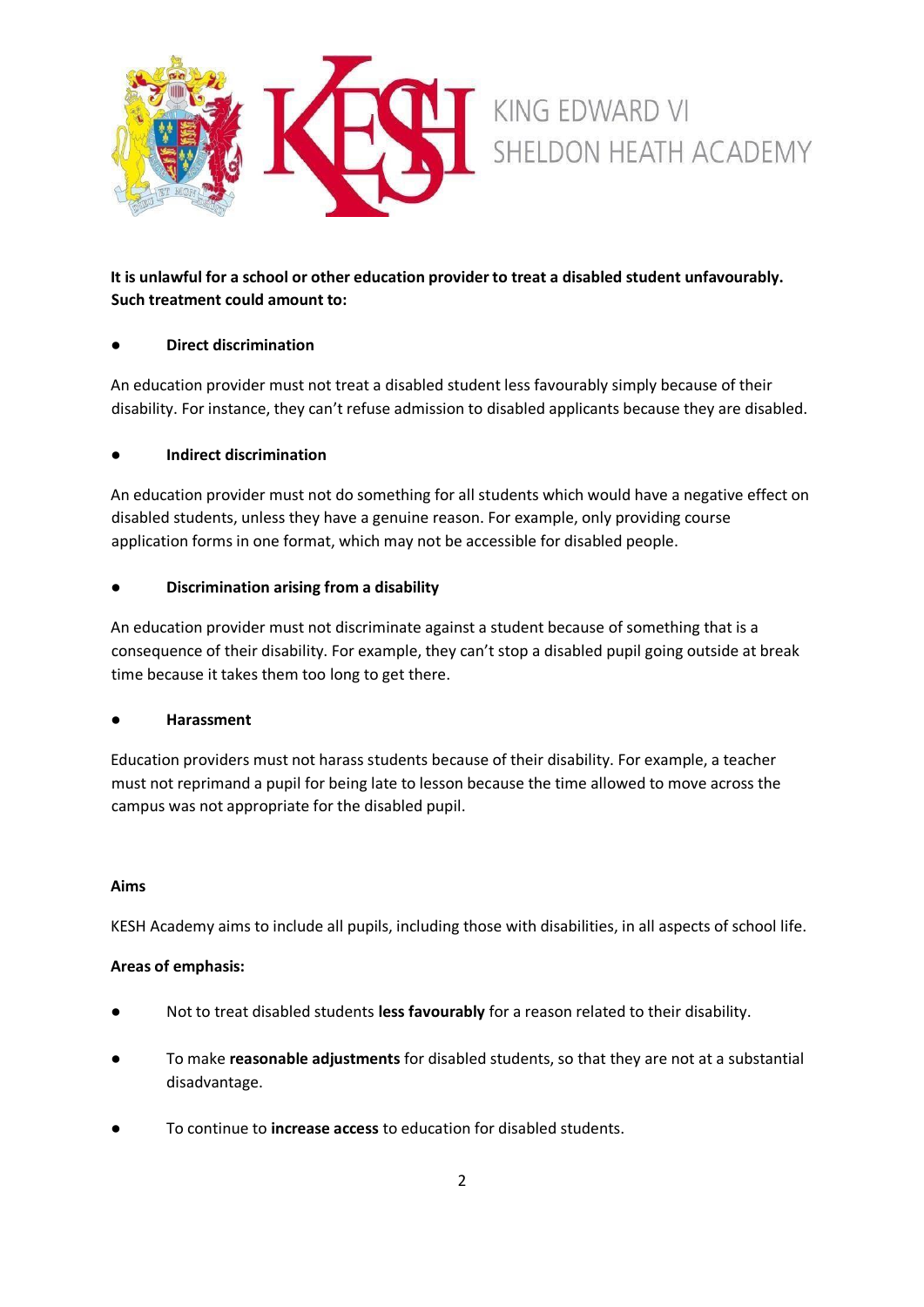

This duty requires schools to produce an **Accessibility Plan** that identifies the action the school intends to take over a three-year period, to increase access for those with a disability in three key areas and is published and evaluated periodically. The three areas include:

- Increasing the extent to which disabled students can participate in the academy **curriculum**.
- Improving the **environment** of the academy to increase the extent to which disabled students can take advantage of education and associated services.
- Improving the delivery to disabled students **of information which is provided in writing** for students who are not disabled.

We recognise and value parents' knowledge of their child's disability and its effect on his/her ability to carry out everyday activities and respect the parents' and child's right to confidentiality.

We provide all pupils with a broad and balanced curriculum, differentiated and adjusted to meet the needs of individual pupils; and endorse the key principles in the National Curriculum Framework and the Curriculum Intent of the school. Therefore, KESH Academy will:

- Set suitable learning challenges
- Respond to pupils diverse learning needs
- Overcome potential barriers to learning and assessment for individuals and groups of pupils

## **Our strategies will include:**

- Having high expectations of all pupils
- Following the Admissions Policy and Criteria which does not discriminate against pupils with disabilities or treat them unfairly.
- Ensuring classrooms are organised in a way so as not to disadvantage a disabled pupil.
- Ensuring appropriate training is available for teachers and teaching assistants to teach and support disabled pupils.
- Planning lessons that provide opportunities for all pupils to achieve
- Aiming to remove all barriers that may impede learning and participation.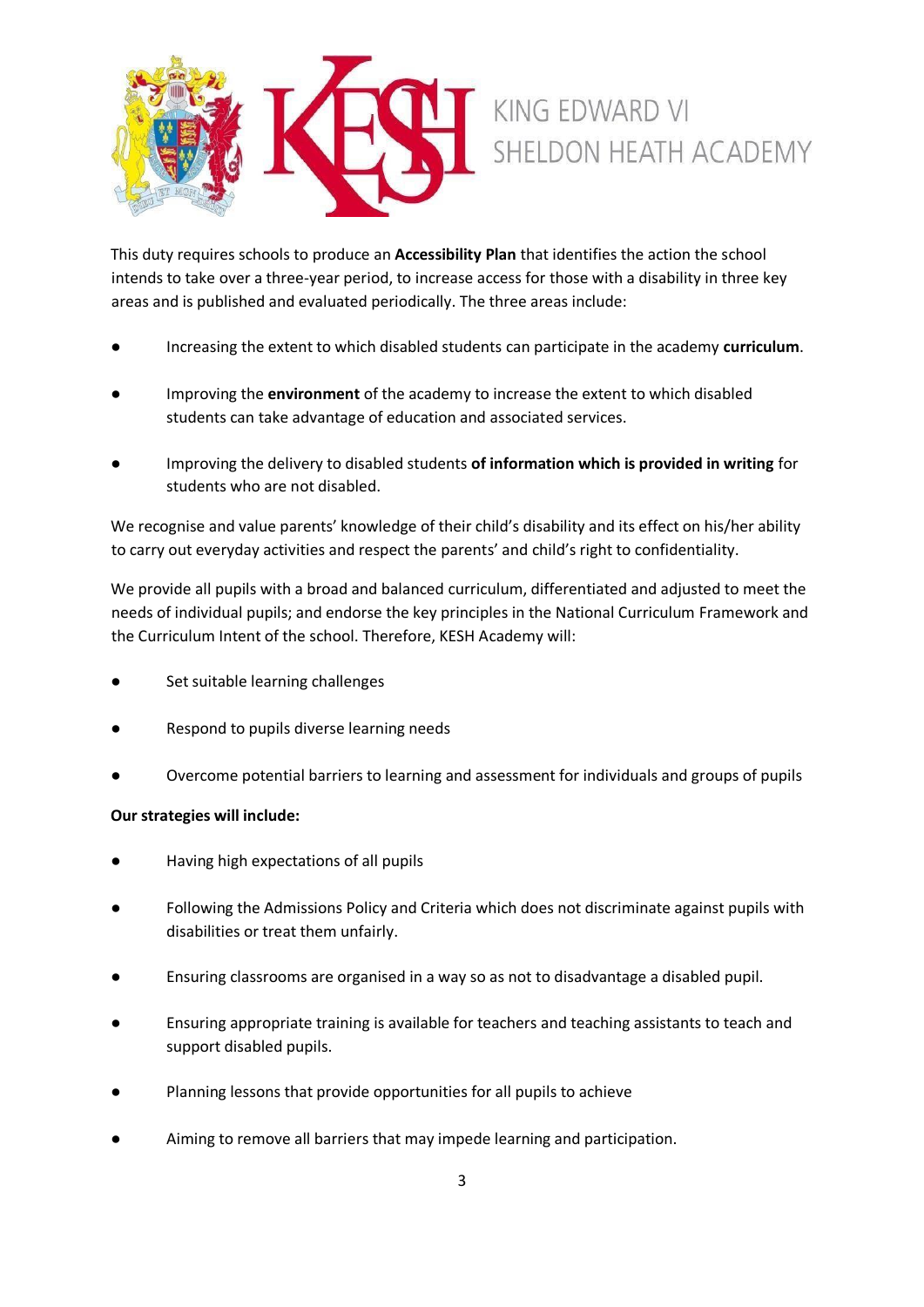

At KESH Academy we will continue to promote an understanding of disabilities throughout the academy and an awareness of the needs of students with a disability.

## **Activity**

## **a) Education & related activities**

The academy will continue to seek and follow the advice of a range of services. These will include, but are not limited to specialist teacher advisers, SEN inspectors and appropriate health professionals from the local NHS Trusts etc.

Within the curriculum, the academy aims to provide full access to all elements; specifically, in all areas of Information and Communication Technology, physical learning, Design Technology and Art.

## **The academy will have consideration in planning facilities to:**

- Ensure continued, full, wheelchair access
- Allow physical ease of access in learning areas (e.g. hydraulic desks and bespoke seating

where required)

- Endeavour to ensure optimum visibility for students with visual impairments
- Endeavour to ensure optimum acoustics for students with hearing impairments
- Provide areas to allow for support for students with mental health needs

To develop communication skills in students, enabling them to express thoughts and opinions successfully through speech, writing and sign language as appropriate.

To give advice and support in curriculum subjects as appropriate, to enable disabled students to participate successfully in lessons within the mainstream academy.

To ensure that the needs of all disabled students and staff are represented within the academy.

To create positive images of disability within the school so that students grow into adults who have some understanding of the needs of disabled people.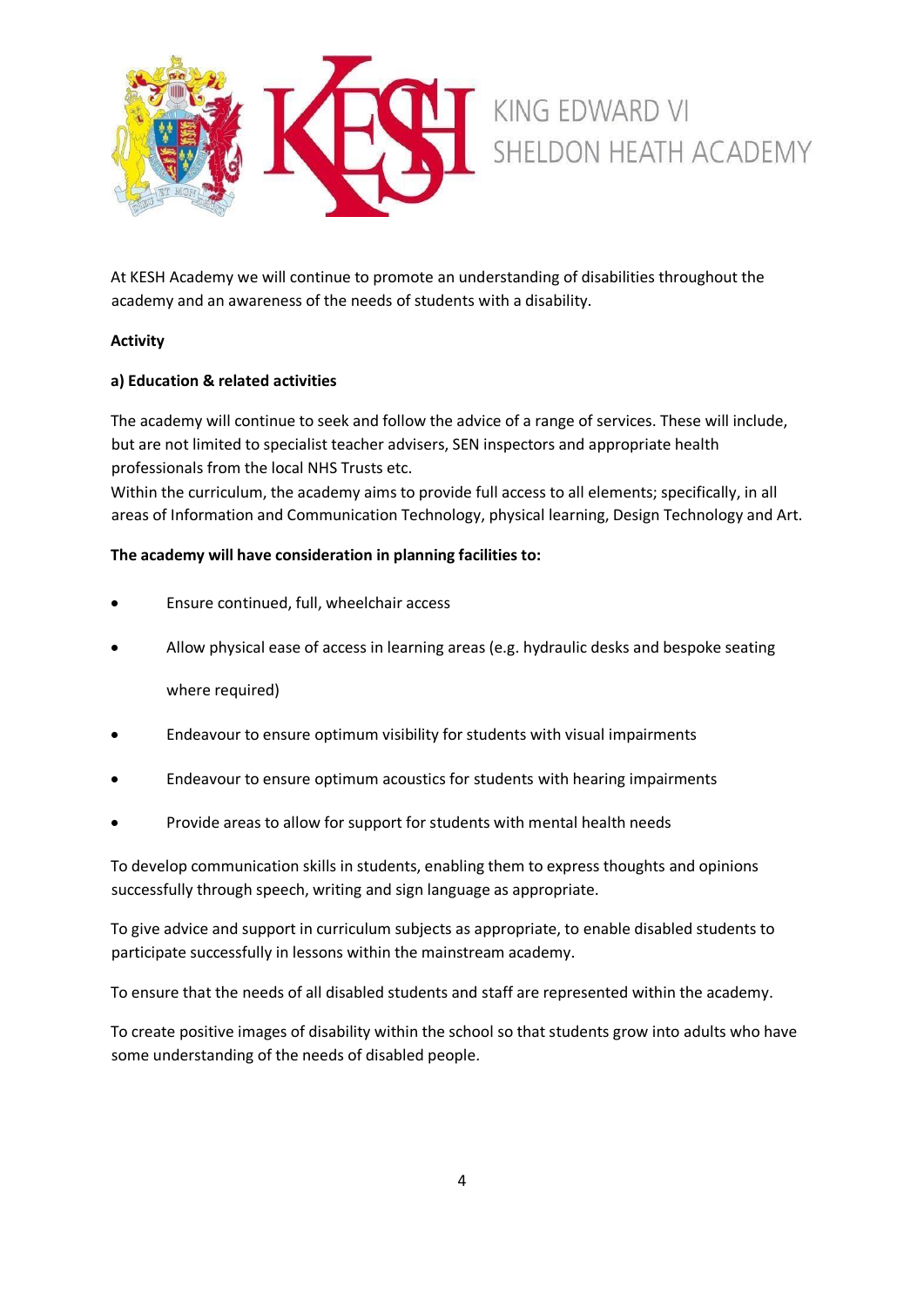

#### **b) Physical environment**

The academy will take account of the needs of students and visitors with physical difficulties and sensory impairments when planning and undertaking future improvements and refurbishments of the site and premises, such as improved lighting, acoustic consideration, spatial awareness, sensorysensitive colour schemes and considered information display both in and out of classrooms.

#### **c) Provision of information**

The academy will make itself aware of local services, for providing information in alternative formats when required or requested.

#### **Action Plan**

The Plan will be monitored through the Head teacher/ Governors. The plan is of necessity, organic and will need adaptation and additions on a regular basis. Additionally, the academy will always endeavour to:

- Improve availability of written material in alternative forms
- Ensure the accessibility of the curriculum for disabled students.

#### **The building**

Examples of appropriate design at KESH Academy:

- Disabled toilets including a fully alarmed wet room
- Disabled changing facilities
- All parts of the school building are wheelchair accessible
- Disabled parking
- Lifts to all non-ground floor facilities.

#### **Resources**

Hydraulic desks where required.

Adapted chairs and stools.